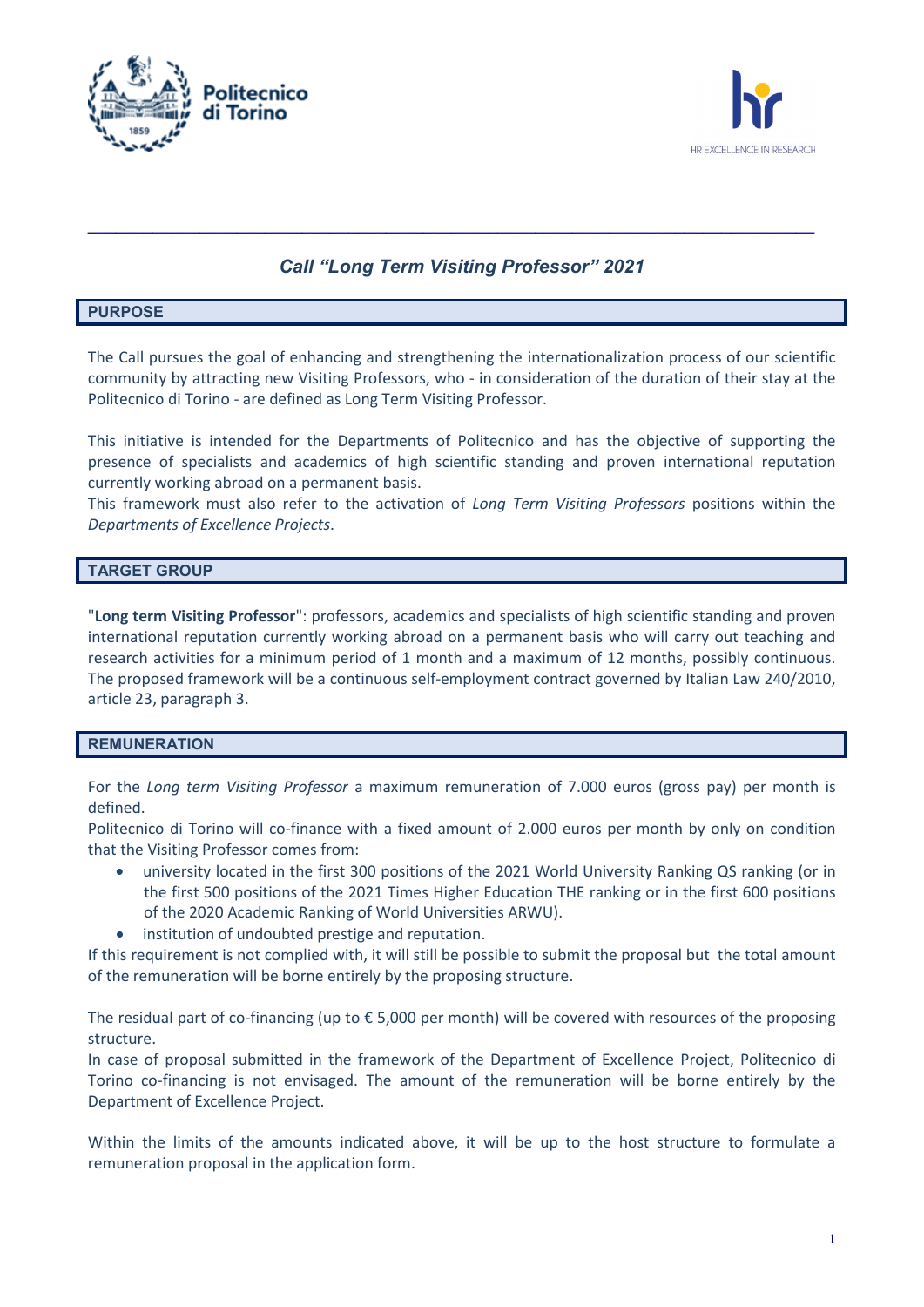



\_\_\_\_\_\_\_\_\_\_\_\_\_\_\_\_\_\_\_\_\_\_\_\_\_\_\_\_\_\_\_\_\_\_\_\_\_\_\_\_\_\_\_\_\_\_\_\_\_\_\_\_\_\_\_\_\_\_\_\_\_\_\_\_\_\_\_\_\_\_\_\_\_\_\_\_\_\_ The host structure will provide the Visiting Professor with the necessary **facilities and equipment** for the implementation of his/her activities.

The host structure may also cover on its budget the **travel expenses** of the Visiting Professor from/to the country of origin and any **mission expenses** whose execution is necessary/functional to the performance of the activity program.

The Politecnico di Torino Central Administration offers the Visiting Professor the support of its **international welcome services** (help for immigration procedures when necessary, housing support and assistance for the relocation of family members to Torino).

### **PROPOSAL SUBMISSION**

**The proposals shall be submitted, using the form attached to this Call, by the proposing structure exclusively by sending an e-mail to the address bando.visiting@polito.it . Proposals received in different ways will not be taken into consideration.**

The documentation for submitting the application is available at: [http://www.researchers.polito.it/careers/visiting\\_professors](http://www.researchers.polito.it/careers/visiting_professors)

The Heads of Department shall submit their proposals within the following deadlines:

- **First deadline for submission: proposals must be received by 10th September 2021.**
- **Second deadline for submission: proposals must be received by 10th October 2021.**
- **Third deadline for submission: proposals must be received by 28th November 2021.**

Proposals shall be submitted using the form attached to this Call and must include the following information:

• **GENERAL INFORMATION**: Host Structure (specifying if the field of research falls within the "Departments of Excellence" project), name of the coordinator at Politecnico, general details of the candidate, proposed economic treatment, duration of the visit.

#### • **INTEGRATED PROGRAMME OF THE ACTIVITIES**

- $\checkmark$  This section shall outline the strategic value of the candidate's research and teaching programme for the host Department and/or for the Politecnico di Torino. The specific contribution that the candidate will offer during his/her visit shall also be underlined.
- $\checkmark$  With regard to the teaching activities (one or more) to be delivered by the candidate, it is necessary to provide a declaration signed by the Head of the Department who certifies the relevance of the candidate's teaching programme (Scudo, Master or Head of Department depending on the desired educational path).
- $\checkmark$  With regard to the research activities to be conducted by the candidate, it is necessary to outline the rationale for why the candidate's research programme is relevant to the Department and/or the Politecnico di Torino. The disciplinary field must be classified in accordance with ERC keywords.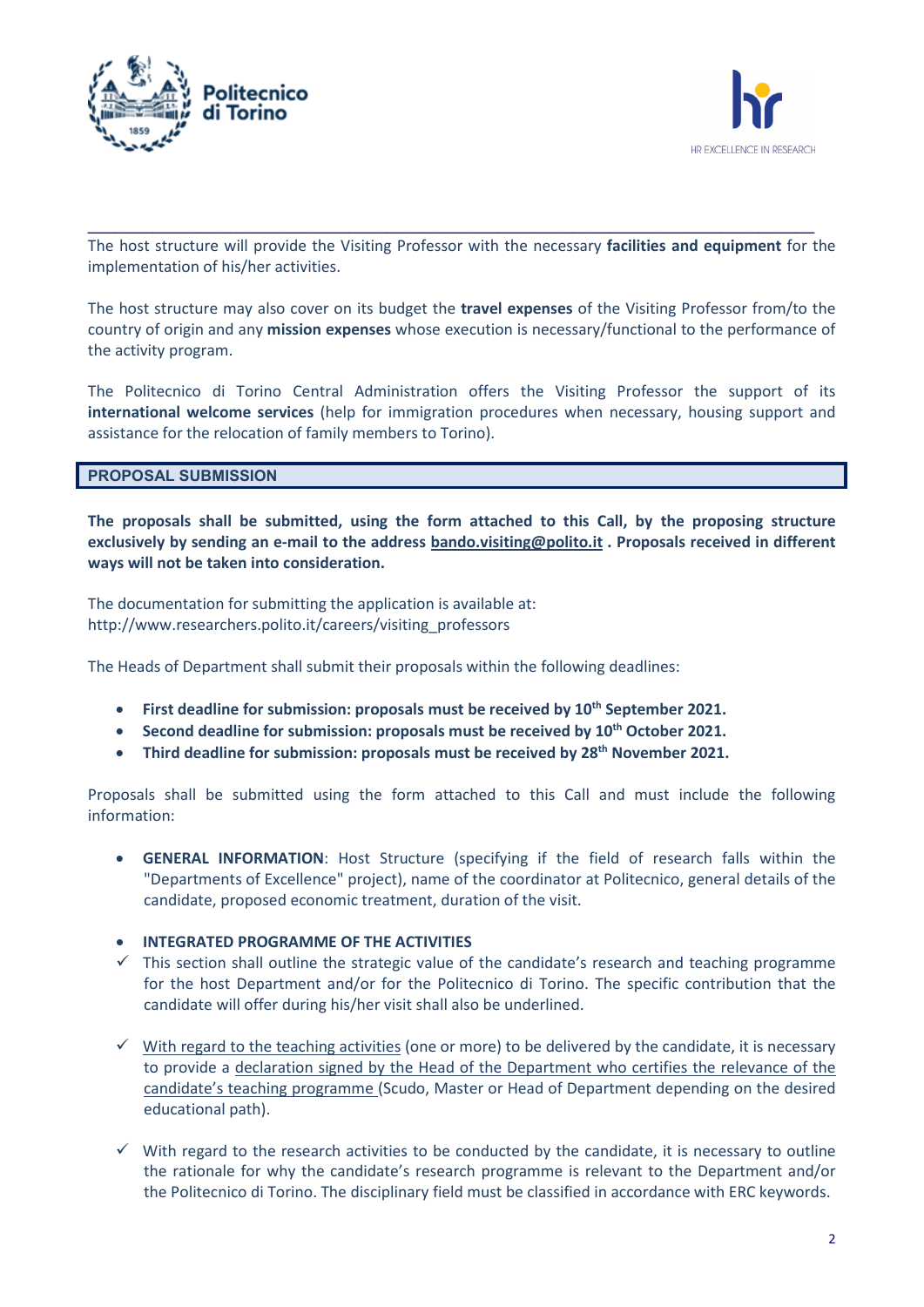



\_\_\_\_\_\_\_\_\_\_\_\_\_\_\_\_\_\_\_\_\_\_\_\_\_\_\_\_\_\_\_\_\_\_\_\_\_\_\_\_\_\_\_\_\_\_\_\_\_\_\_\_\_\_\_\_\_\_\_\_\_\_\_\_\_\_\_\_\_\_\_\_\_\_\_\_\_\_ (crf[.http://ec.europa.eu/research/participants/data/ref/h2020/other/guides\\_for\\_applicants/h2020](http://ec.europa.eu/research/participants/data/ref/h2020/other/guides_for_applicants/h2020-guide16-erc-stg-cog_en.pdf) [-guide16-erc-stg-cog\\_en.pdf.](http://ec.europa.eu/research/participants/data/ref/h2020/other/guides_for_applicants/h2020-guide16-erc-stg-cog_en.pdf))

### **PROOF OF SCIENTIFIC COMPETENCE**

The candidate's Curriculum Vitae and track record shall be attached to this section (a template of CV and track record is attached for easy reference). These documents shall give evidence of the candidate's scientific competence, international standing and teaching activities already carried out.

A list of the candidate's most important publications shall also be attached to the CV. When applicable, the major bibliometric international indicators shall also be provided (in particular: the number of citations of the three most highly cited papers, the number of overall citations and the h-index).

### **FINANCIAL RESOURCES**

For the 2021 edition a budget of *30.000 Euro* has been allocated to this initiative. The total budget shall be reserved for the co-financing of *Long term Visiting Professor* positions. In case of proposal submitted by the *Department of Excellence Project*, Politecnico di Torino co-financing is not envisaged.

#### **SELECTION OF PROPOSALS FOR FUNDING AND APPOINTMENT**

All proposals, after checking the completeness of the documentation and the coherence with the Call criteria of duration and remuneration, will be evaluated by the Rector, within the meaning of Italian Law 240/2010, article 23, paragraph 3, that will make appointment and remuneration recommendations to the Board of Directors, with the prior opinion of the Academic Senate. The publication of the candidate's CV on the Politecnico di Torino webpage will follow.

Taking into account the amount of available funds, the Board of Directors will refer to the principle of fair allocation of resources among Departments. Following the approval of the Governing Bodies, the Visiting Professors will receive an official offer letter and will be provided with all the necessary information for the signature of the contract regulating the teaching and research activity to be conducted at Politecnico di Torino.

### **FINAL REPORT**

Within one month from the end of the Visiting Professor's stay at Politecnico, the host Department/Structure shall send to **bando.visiting@polito.it** a final report on the teaching and scientific activities conducted by the Visiting Professor.

### **PUBBLICATION OF THE CALL FOR PROPOSALS**

The text of the Call for proposals is available at the following webpage: [http://www.researchers.polito.it/careers/visiting\\_professors](http://www.researchers.polito.it/careers/visiting_professors)